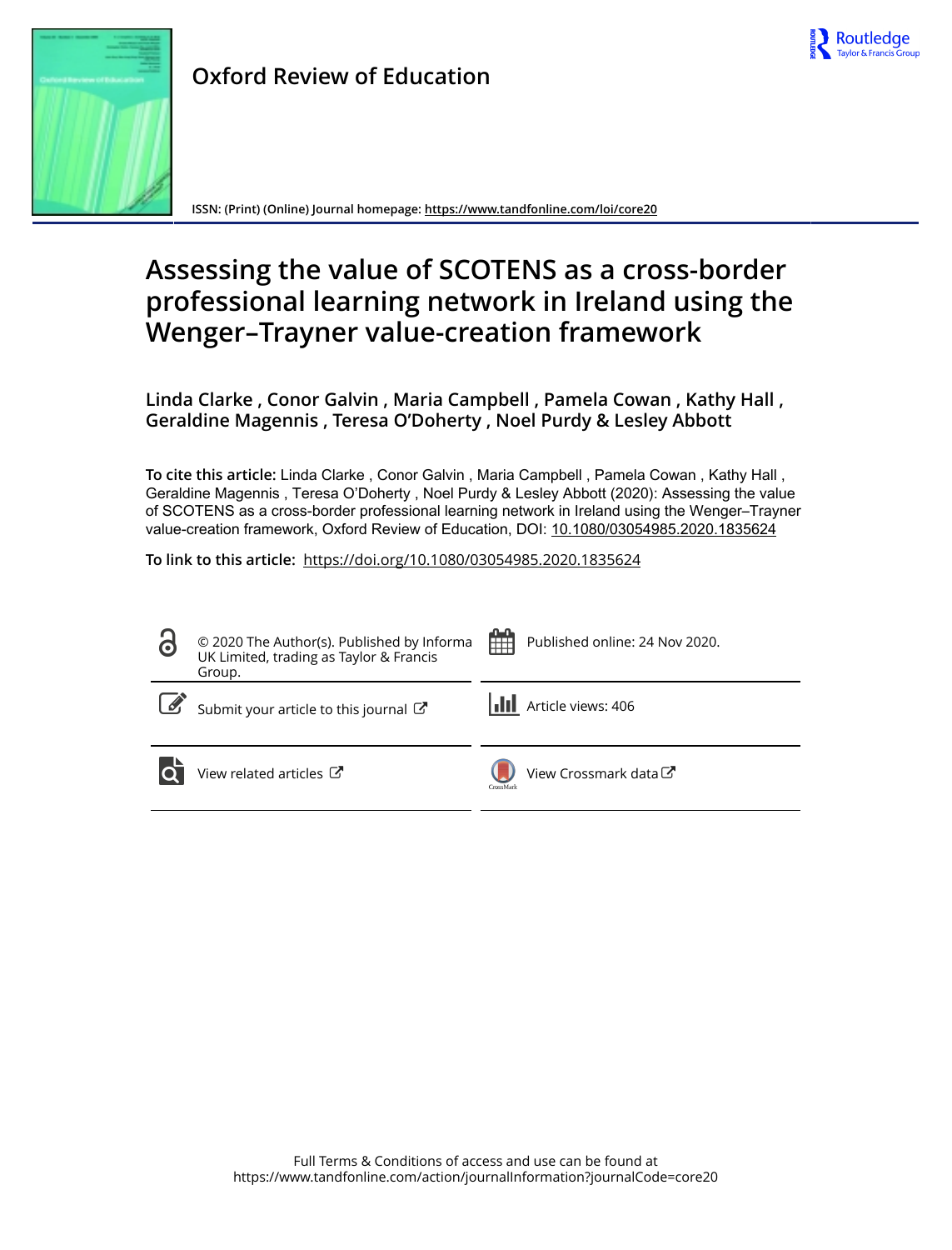

**a** OPEN ACCESS **a** Check for updates

## **Assessing the value of SCOTENS as a cross-border professional learning network in Ireland using the Wenger– Trayner value-creation framework**

Linda Clarke<sup>a</sup>, Conor Galvin<sup>b</sup>, Maria Campbell<sup>[c](#page-1-1)</sup>, Pamela Cowan<sup>[d](#page-1-1)</sup>, Kathy Hall<sup>e</sup>, Geraldine Ma[g](#page-1-4)ennis<sup>f</sup>, Teresa O'Doherty<sup>g</sup>, Noel Purdy **D**<sup>h</sup> and Lesley Abbott<sup>i</sup>

<span id="page-1-4"></span><span id="page-1-3"></span><span id="page-1-2"></span><span id="page-1-1"></span><span id="page-1-0"></span>aSchool of Education, Ulster University, Coleraine, Northern Ireland; <sup>b</sup>School of Education, University College, Dublin, Ireland; 'Education Department, St Angela's College, Sligo, Ireland; <sup>d</sup>School of Social Sciences, Education and Social Work, Queen's University, Belfast, Northern Ireland; <sup>e</sup>School of Education, University College Cork, Cork, Ireland; <sup>f</sup>Education Department, St Mary's University College, Belfast, Northern Ireland;<br><sup>g</sup>Office of the President Marino Institute of Education, Dublin, Ireland: hDepartment of Teacher Education Office of the President, Marino Institute of Education, Dublin, Ireland; <sup>h</sup>Department of Teacher Education, Stranmillis University College, Belfast, Northern Ireland; i School of Education, Ulster University, Northern Ireland

#### <span id="page-1-5"></span>**ABSTRACT**

SCoTENS (the Standing Conference on Teacher Education North and South) is a unique network of teacher educators from north and south of the Irish border. Funded by government departments and membership institutions across the island, it is facing a range of potential uncertainties. This study is an attempt to map the values and impacts of a complex boundary object. A framework designed by Wenger–Trayner was adapted to create a bespoke research tool. This was deployed to collect data in semi-structured conversations (cross-border pairs of respondents) and in monologues from individual contributors. The study permitted researchers to access both the breadth (from a range of stakeholders) and depth (from immediate to transformative) of significances and to capture the unique flavours and forms of perceived values across this terrain. Sustaining this vulnerable and valuable network in an uncertain future will be usefully informed by these findings.

#### **KEYWORDS**

Teacher Education; values; networks; SCoTENS; Wenger; Brexit; Ireland

#### **1. Introduction**

#### *1.1 The value imperative*

<span id="page-1-6"></span>SCoTENS (the Standing Conference on Teacher Education North and South) is a unique network of teacher educators from north and south of the border which separates Northern Ireland from the Republic of Ireland. SCoTENS was first conceived following the Belfast /Good Friday Agreement in 1998 (Coolahan, [2008\)](#page-16-0) and formally established in 2003. So, whilst its *raison d'être* lies in peace building, SCoTENS' objectives are focused primarily on cross-border co-operation for the enhancement of teacher education on the island of Ireland. We believe SCoTENS is the only network of its kind in the world operating across a contested border; this is where the network's value imperative rests. The members of SCoTENS are drawn from the full range of stakeholder institutions for

**CONTACT** Linda Clarke **2** Im.clarke@ulster.ac.uk **Souting** School of Education, Ulster University, Coleraine BT52 1SA, Northern Ireland

© 2020 The Author(s). Published by Informa UK Limited, trading as Taylor & Francis Group.

This is an Open Access article distributed under the terms of the Creative Commons Attribution-NonCommercial-NoDerivatives License (http://creativecommons.org/licenses/by-nc-nd/4.0/), which permits non-commercial re-use, distribution, and reproduction in any medium, provided the original work is properly cited, and is not altered, transformed, or built upon in any way.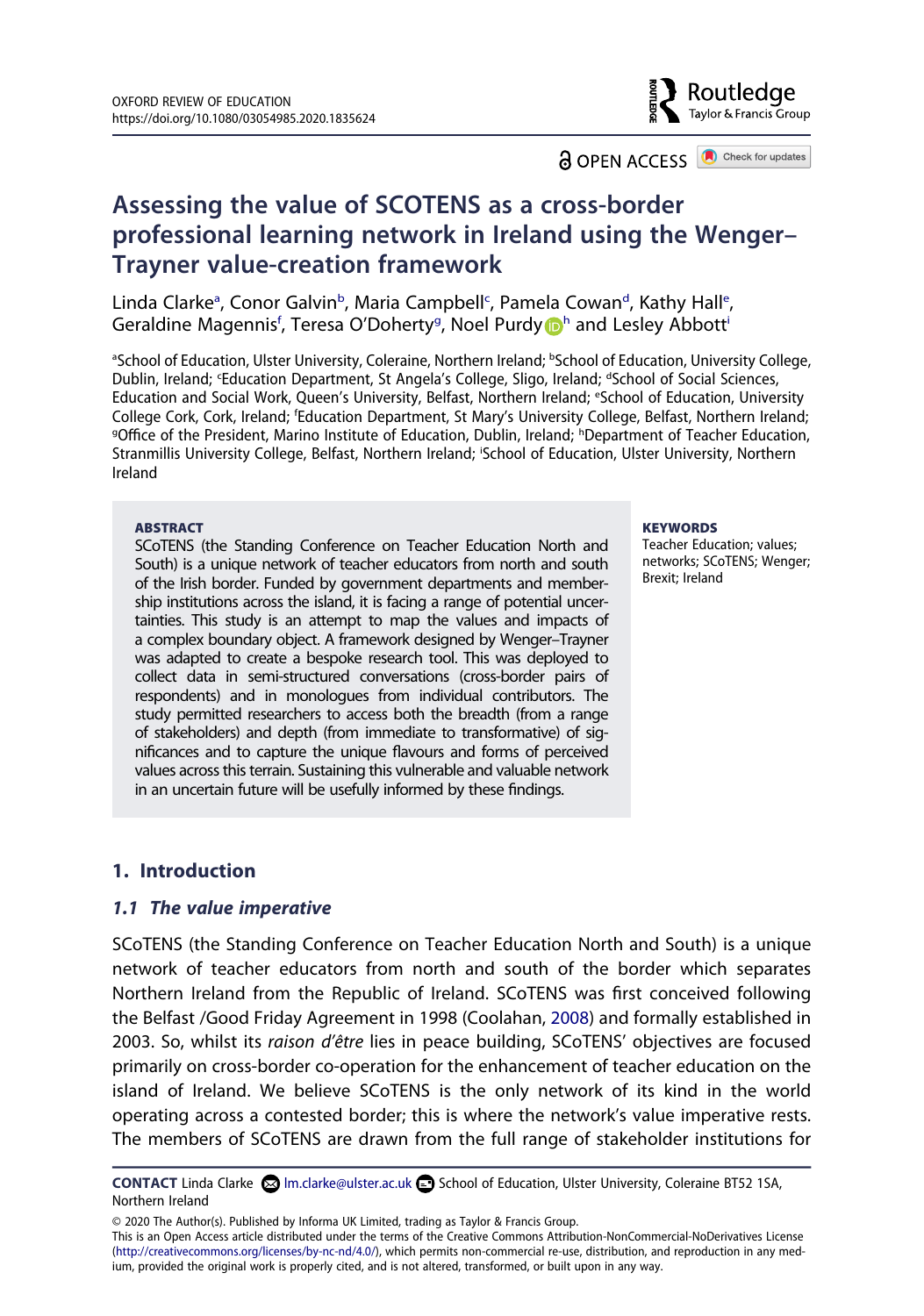2  $\left(\rightarrow\right)$  L. CLARKE ET AL.

teacher education across the island. SCoTENS organises an annual conference (including roundtables for doctoral researchers) and a cross-border student–teacher exchange. It also provides seed-funding which supports collaboration between groups of teacher educators in designing, developing and implementing small-scale, north/south research projects. The scale of achievement relating to this has been reported elsewhere (Clarke et al., [2018;](#page-16-1) Galvin, [2018](#page-16-2)).

<span id="page-2-1"></span><span id="page-2-0"></span>Now in its seventeenth year, SCoTENS is facing into a situation with unpredictable consequences for its work. This paper reports on an ongoing study into the challenges facing SCoTENS in a post-Brexit world and the articulation of its value as a unique, allisland network. By focusing systematically on what SCoTENS has done to date and its activities – through the voices and insights of those involved – the paper offers an authoritative and timely reading of the organisation, its value, and its work. Values are of course intimately linked to activities and present in both *tangible* and *intangible* form (Kaplan & Norton, [2004](#page-16-3)). Through an exploration of collective and personal narratives, this paper addresses the question of what counts as value for SCoTENS and why this is important not only for the organisation but also beyond (cf O'Doherty & Hall, [2018](#page-16-4); O'Toole, [2018\)](#page-17-0). As such, this paper is intended to be useful for those who would wish to better understand the importance of cross-border professional learning and research networks within such contexts. Additionally, this study of cross-border co-operation can feed into the necessary post-Brexit debate about the future challenges of working across a border on the island of Ireland (O'Keeffe & Creamer, [2019](#page-17-1)).

<span id="page-2-6"></span><span id="page-2-5"></span><span id="page-2-4"></span><span id="page-2-3"></span><span id="page-2-2"></span>Drawing on a *value-creation framework* based in social learning theory (Wenger-Trayner & Wenger-Trayner, [2015a;](#page-17-2) B. Wenger-Trayner et al., [2017\)](#page-17-3), the SCoTENS steering committee has been involved for some time now in a shared *professional learning journey*  (Vanassche & Kelchtermans, [2016\)](#page-17-4).<sup>[1](#page-15-0)</sup> Our use of this framework focuses on a series of five inter-related, operational dimensions of value for professional learning, along with their strategic and enabling underpinnings. We address in particular the following foundational aspects of this value in the paper:

- *Immediate & Potential Value* which refers to the experiences that people have when they engage with SCoTENS and the knowledge, insights, new relations, and so on, that result;
- *Applied & Realised Value* which concerns what SCoTENS has been able to achieve through its work and the difference the network has made in regard to better mutual understanding among teacher educators and revisioned praxis around teacher education in Ireland; and
- *Transformative Value* which foregrounds particularly significant changed and sustained practices and perspectives on professional learning emerging from the activities of SCoTENS since it began its work.

## **2. Research approach and design**

## *2.1 Research context and theoretical framework*

A number of considerations have been fundamental in shaping the decision to undertake a deep, value-creation analysis of SCoTENS and the direction that analysis has taken. First,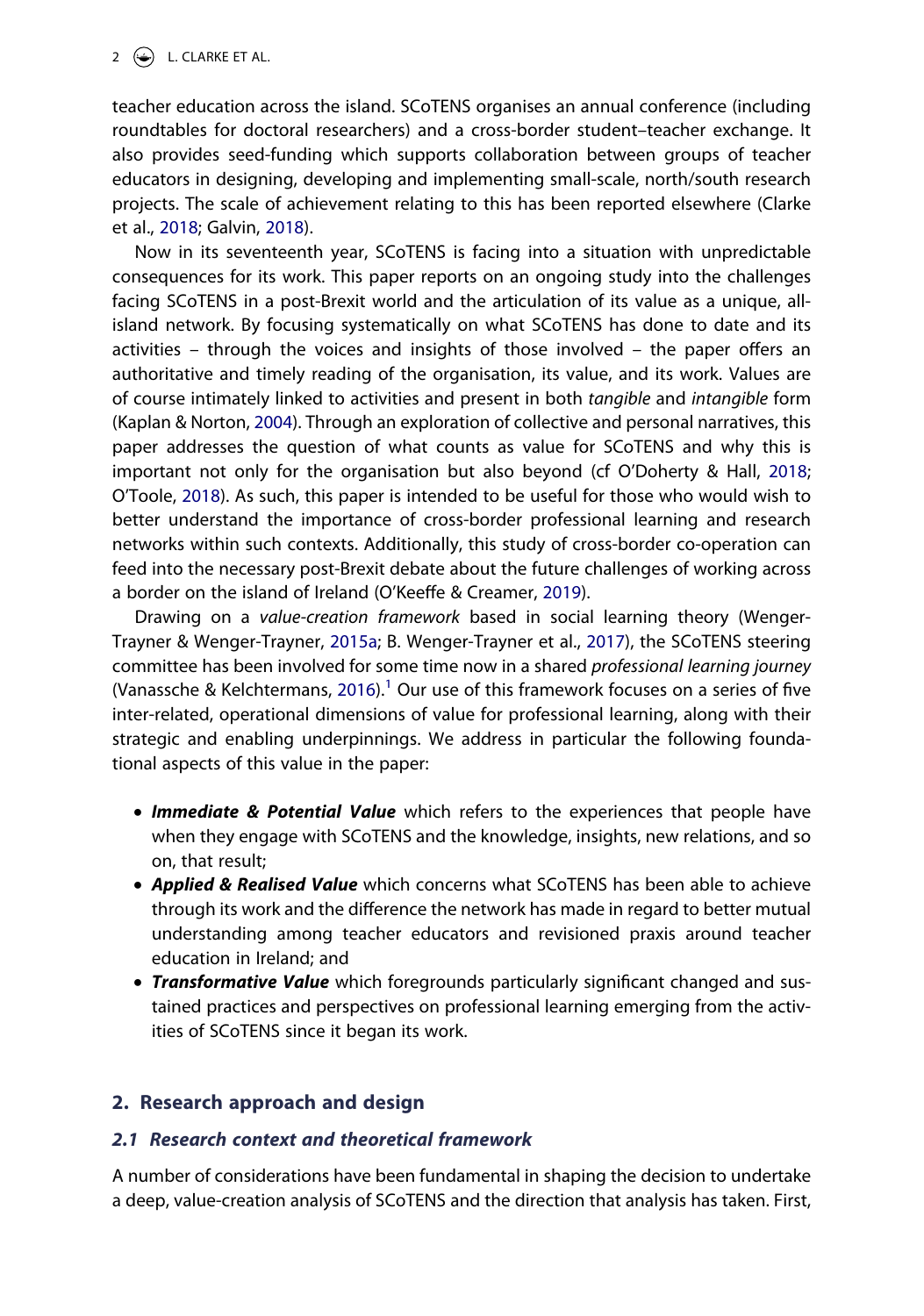<span id="page-3-2"></span>a review of SCoTENS undertaken by Professor John Furlong and a team from Oxford University (Furlong et al., [2011\)](#page-16-5) suggested that it was advisable to revisit our priorities and practices as an organisation at regular intervals. The occasion of our 15th annual conference provided such an opportunity. Additionally, the collapse in 2017 of the powersharing government in Northern Ireland had a significant and unexpected consequence for the Conference funding stream; northern departments retrenched on all expenditure and, despite representations from different sectors of the teacher education community in Northern Ireland, withdrew all northern funding. It has not been reinstated. Fortunately, the southern funding remains in place and SCoTENS has been able to grow its support base among teacher education interests, counteracting to some degree this loss. Nevertheless, it was a sobering moment and emphasised the need to revisit our activities to find ways of validating and making more visible publicly the work that we do.

<span id="page-3-0"></span>The SCoTENS steering committee members are educationalists from a variety of traditions and professional/practice backgrounds. It should be unsurprising then that we embraced the opportunity presented by the research as a *learning* one, and that, epistemologically and conceptually, the study we designed builds on *professional learning research* (Vanassche & Kelchtermans, [2016\)](#page-17-4) in an interpretative tradition, draws on *discourse-studies* practice (Braun & Clarke, [2006](#page-16-6); Krzyżanowski & Forchtner, [2016\)](#page-16-7), and is informed by a *social history* approach (Evans, [2008](#page-16-8)). The defining *métier* is a *value-creation framework* (Wenger-Trayner & Wenger-Trayner, [2015a;](#page-17-2) B. Wenger-Trayner et al., [2017](#page-17-3)) based in social learning theory.

#### <span id="page-3-1"></span>*2.2 Research methodology*

#### *2.2.1 The Wenger-Trayner framework*

In line with our theoretical stance and the decision to view the research as an opportunity for a shared, professional learning journey, we needed to identify a methodology that would both facilitate and help structure the series of conversations necessary to foreground the practices, values and hopes that characterise individual and collective participation in the activities of SCoTENS since its formation. This needed to be sophisticated enough to capture the considerable nuances involved in SCoTENS' work and the diachronic nature of SCoTENS' development but also open enough to allow participants to hold honest and critical conversations around the full range of SCoTENS' activity: student exchange; research collaboration; seed-funding of small-scale north-south projects; the annual conference with its workshops, seminars, keynotes and networking opportunities; and so on.

<span id="page-3-3"></span>In Wenger's earlier work he develops the notion of a community of practice (Wenger, [1998\)](#page-17-5) to explain how people are constantly engaged in the pursuit of shared enterprises which bring about collective learning: 'As we define these enterprises and engage in their pursuit together, we interact with each other and with the world accordingly. In other words we learn' (Wenger, [1998,](#page-17-5) p. 45). It is this collective learning that results in practices, and as he argues, these practices are 'the property of a kind of community created over time' (Wenger, [1998](#page-17-5), p. 45). More recently, Wenger-Trayner and Wenger-Trayner [\(2015a\)](#page-17-2) outline a framework where 'knowledgeability' is developed through our relations not just within any single community of practice (which leads to 'competence') but in relation to a multiplicity of practices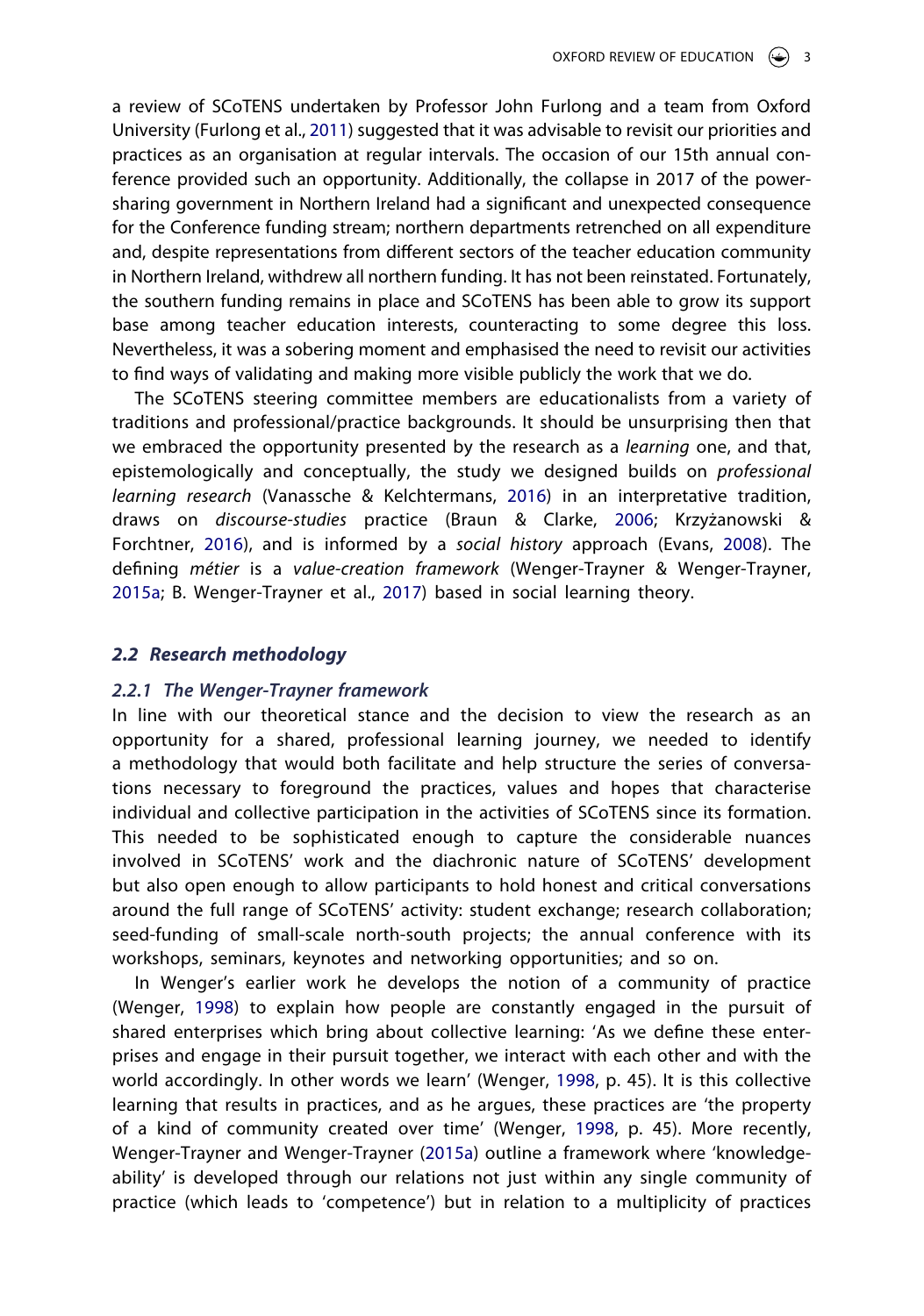$4 \quad \textcircled{\Leftrightarrow}$  L. CLARKE ET AL.

<span id="page-4-0"></span>across a landscape, where boundaries of practice are unavoidable. Such boundaries in such complex landscapes of practice are however always 'interesting places' (Wenger-Trayner & Wenger-Trayner, [2015a](#page-17-2), p. 18) offering the potential for boundary encounters, 'brokering' at the edge of the landscape (Kubiak et al., [2015\)](#page-16-9), and boundary crossing leading to novel learning, innovation and progress not just for individuals but for communities. In this way boundaries are referred to as 'learning assets'. Wenger-Trayner and Wenger-Trayner [\(2015a](#page-17-2)) thus describe learning as a formative journey through a social landscape of practices, crossing boundaries, experiencing interactions; an identity-shaping trajectory through a landscape which at times can be welcoming but also at times exclusionary or marginalising, producing experiences of identification but also of dis-identification. B. Wenger-Trayner et al. ([2017\)](#page-17-3) propose a further variation on the original value-creation framework so that it can double as a planning template. They note that although the framework was originally intended to frame retrospective assessments of learning from communities of practice, some communities had also begun to use the framework to prospectively create a vision and plan their activities, setting aspirations, considering conditions, and establishing risks and mitigation strategies.

Within both the original and newer frameworks seven *value-creation cycles* are presented where engagement in social learning can produce *immediate value* such as enjoying the company of like-minded people; *potential value* such as insights, connections, or resources; *applied value* creatively drawing on these insights, connections, or resources to change what we do; *realised value* through changes in practice that make a difference to what matters; *transformative value* through the transformation of people's identities or the broader environment; *strategic value* through engagement with relevant stakeholders; and *enabling value* where individuals learn how to enable social learning. See [Figure 1](#page-5-0).

## *2.2.2 Narratives as windows into value*

Value creation needs to be approached in the context of personal and collective narratives. Narratives provide an angle on what learning is taking place (or not) and thus what value is created (or not). The Wenger–Trayners talk about narratives as accounts and as aspirations, both of which have implications for our study in relation to evidence to be assembled and examined. As accounts of what has happened and is happening in the everyday, 'ground' narratives concern formative events that shape the community. From such narratives we were able to identify thematic accounts around aspects such as the events that have shaped SCoTENS, the activities that members engage in/interactions and experiences that characterise these, aspirations regarding networking/participating in SCoTENS activities, and understandings of success. These kinds of accounts unpack to a considerable degree expected/hoped for value. They also suggest that tensions between personal and collective narratives and between everyday and aspirational narratives create a valuable space for learning. The power of the framework to facilitate capture of both retrospective and prospective views on value also proved particularly useful.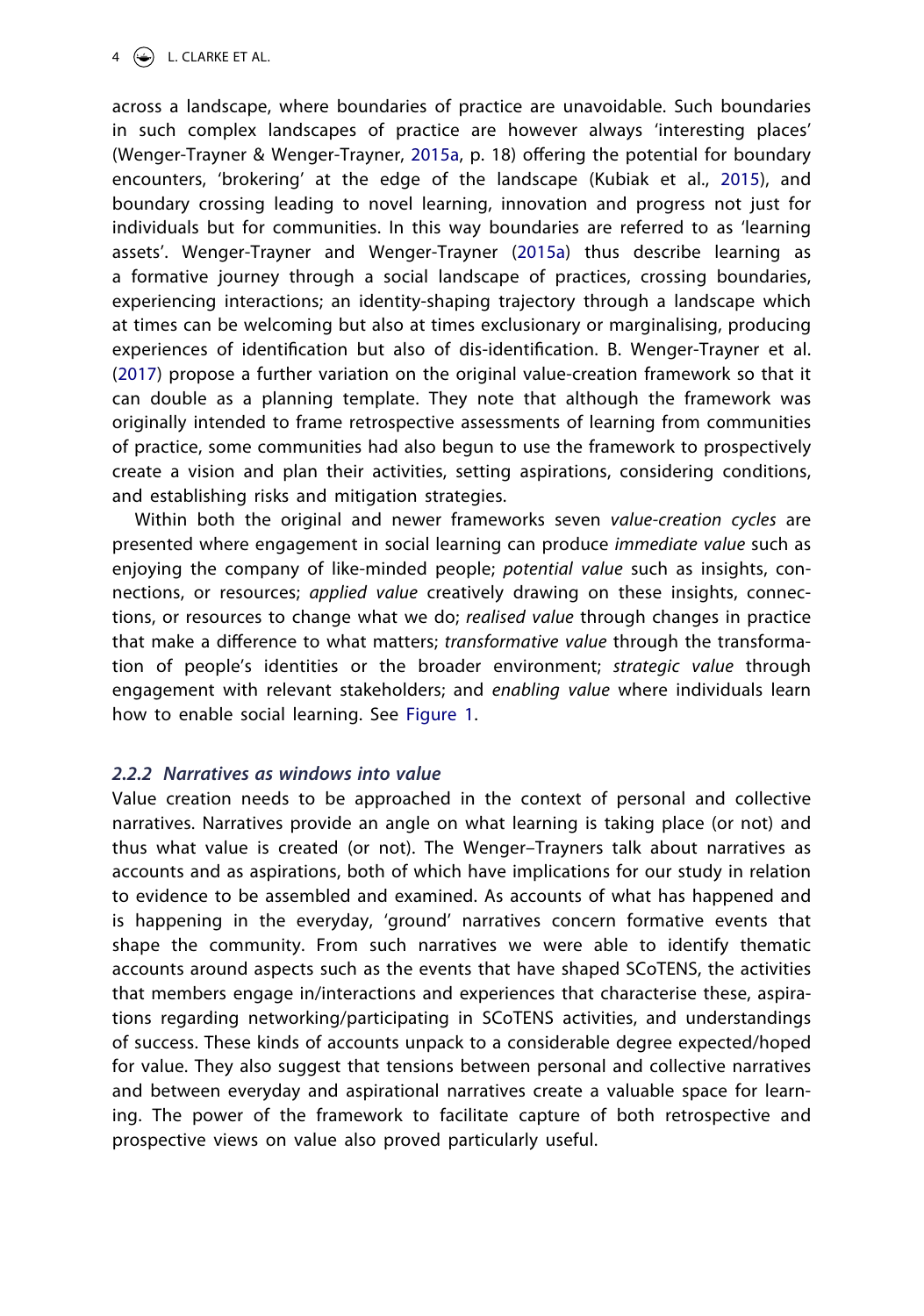<span id="page-5-0"></span>

<span id="page-5-2"></span>**Figure 1.** Value Creation Cycles framework (E. Wenger-Trayner et al., [2015\)](#page-17-6).

## *2.3 Research question and methods*

The overarching purpose behind the research was to capture – through personal and collective narratives – considered views on the value of their SCoTENS activities from across the widely diverse membership of the SCoTENS community and so better understand their reasons for participation. Essentially, the core question was: *What is the value of SCoTENS and its various activities to its membership?* Research participation was by open call, augmented as necessary by invitations to individuals and dyads to fill a stratified sampling frame that represented the range of SCoTENS activities since its inception.

The data collection involved seeking the views of stakeholders who were invited to record their 'SCoTENS Stories'. Typically, stories were collected from north-south pairings, for example, from two researchers who worked together on a particular SCoTENS-funded project, or pairs from the student–teacher exchanges. To ensure comprehensive coverage of the sampling frame, personal/individual stories were also elicited in several cases. Participant category, role, and jurisdictions are shown in [Table 1.](#page-5-1) These are broadly

| Table 1. Participants by Respondent category, activity, and jurisdiction. |                                       |              |
|---------------------------------------------------------------------------|---------------------------------------|--------------|
| Respondent category                                                       | Number Involved                       | Jurisdiction |
| Leadership within SCoTENS: the founding members of SCoTENS                | one pair                              | 1N, 1S       |
| <b>SCoTENS</b> secretariat                                                | one individual                        | 1N and S     |
| Student teacher exchange participants                                     | two pairs (4 in total)                | 2N, 2S       |
| Doctoral Roundtable participants                                          | seven individuals                     | 2N, 5S       |
| Participation in the SCoTENS Annual Conference                            | two individuals                       | <b>2S</b>    |
| Participation in seed funded research projects                            | three pairs and three individuals (9) | 3N, 6S       |
| <b>SCoTENS</b> committee members                                          | two pairs and one individual (5)      | 2N, 3S       |

<span id="page-5-1"></span>**Table 1.** Participants by Respondent category, activity, and jurisdiction.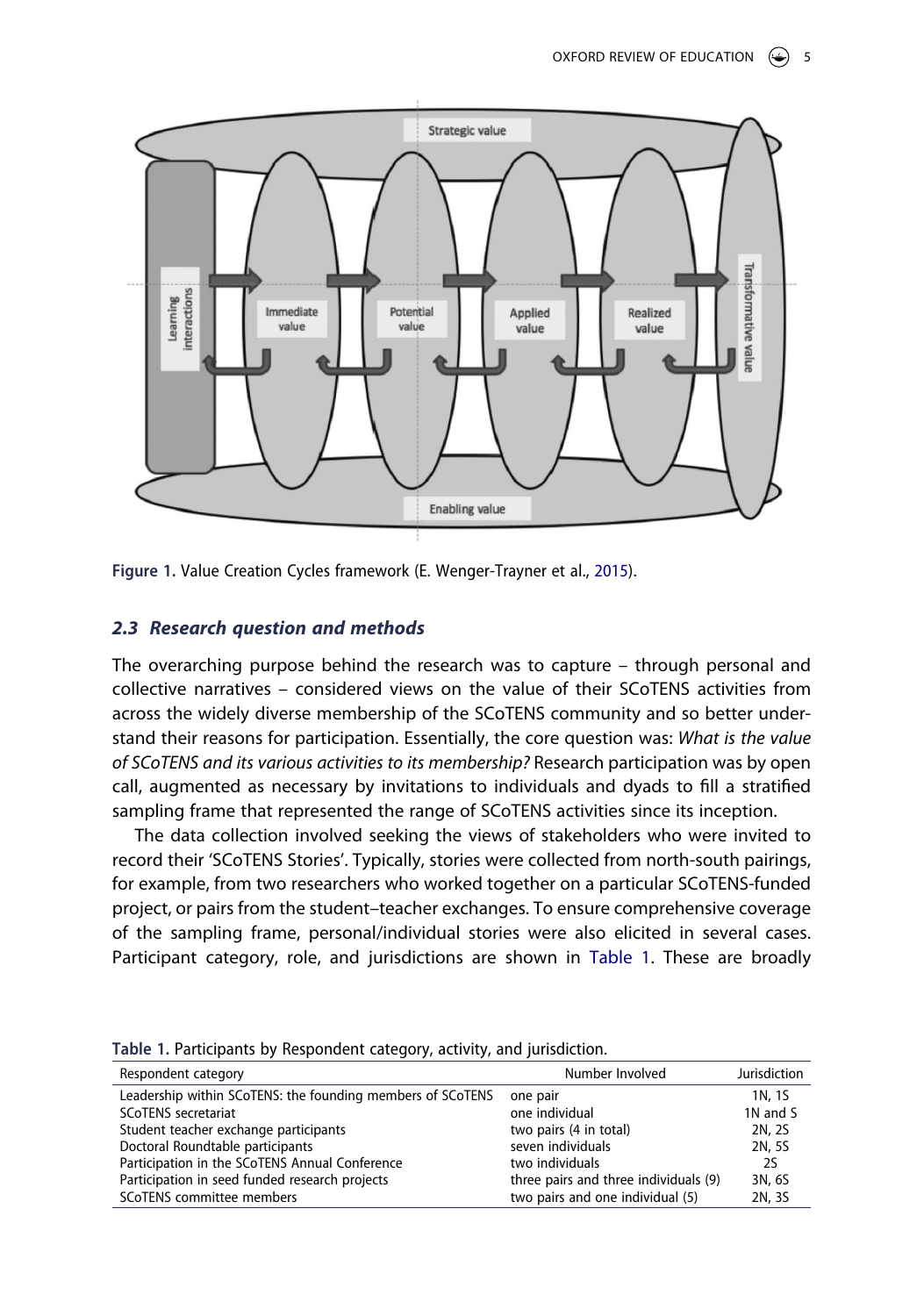reflective of participation in the Annual Conference from members North and South and are also indicative of the full extent of SCoTENS activity.

The *SCoTENS Stories* narratives were initialised and guided in each case by a set of prompt cards based on elements of the Wenger-Trayner framework. These developed out of work at SCoTENS 2017 when committee members along with Etienne Wenger annotated the value-creation framework with reference to the purposes and activities of SCoTENS and were designed to be self-administered. This offered considerable discursive advantages as a method. For instance, participants had the freedom to discuss the cues on the prompt cards in a free-flowing manner and at their own pace. Additionally, the momentum could be sustained through two professional colleagues motivated to discuss common experiences. Nevertheless, there were some concerns around the risk inherent in this approach. Participants could stray from a particular cue, or perhaps fail to identify which value they were discussing although it was largely clear from the context and cues. Heron and O'Brien ([2019](#page-16-10)) who used an analogous 'Listening Rooms' approach also noted some issues arising from a lack of verbal prompts or probes by an interviewer to extend, develop or clarify points. These proved largely unfounded, however, and the potential advantages outweighed any such drawbacks.

<span id="page-6-3"></span><span id="page-6-2"></span>Krzyżanowski and Forchtner [\(2016\)](#page-16-7) suggest that while there is no single, correct way to analyse and present qualitative data, a discourse-studies approach can offer valuable insights into both individualised and collective *agentic action* (Richardson, [2015](#page-17-7)) and help foreground the institutional forces which support or inhibit such action. In addition, Cohen et al. [\(2011\)](#page-16-11) point out that qualitative analysis is 'heavy on interpretation' of which there can be many versions which is both 'their glory and their headache' (p. 537).

<span id="page-6-1"></span>With this in mind, the SCoTENS Stories audio files were transcribed fully, the data then coded/described, thematic patterns identified, and similarities and differences in perceptions of value-creation noted. This involved rigorously checking for accuracy, identifying and coding themes and sub-themes by reading and re-reading the data, interpreting and reporting emerging trends and issues (Braun & Clarke, [2006](#page-16-6)). Multiple readings from within the author group added an additional test of truth value to the resulting discussions and verified that the outcomes were well founded. These findings are presented and discussed below.

Full ethical approval for the research was granted by a university college in Northern Ireland covering voluntary informed consent, the right to privacy, the right to withdraw without giving a reason, confidentiality in the processing of the data, and anonymity as far as possible in the report or any other modes of dissemination. This accords with both the British Educational Research Association guidelines (British Educational Research Association, [2018\)](#page-16-12) and Educational Studies Association of Ireland (ESAI) practices and protocols, and of course with the ethical stance of SCoTENS itself.

## <span id="page-6-0"></span>**3. Findings**

Findings from the research are presented and discussed under headings drawn from the Wenger-Trayner value-creation framework: immediate & potential; applied & realised; and transformative. This allows for some meaningful exploration of the many views and voices captured by the research.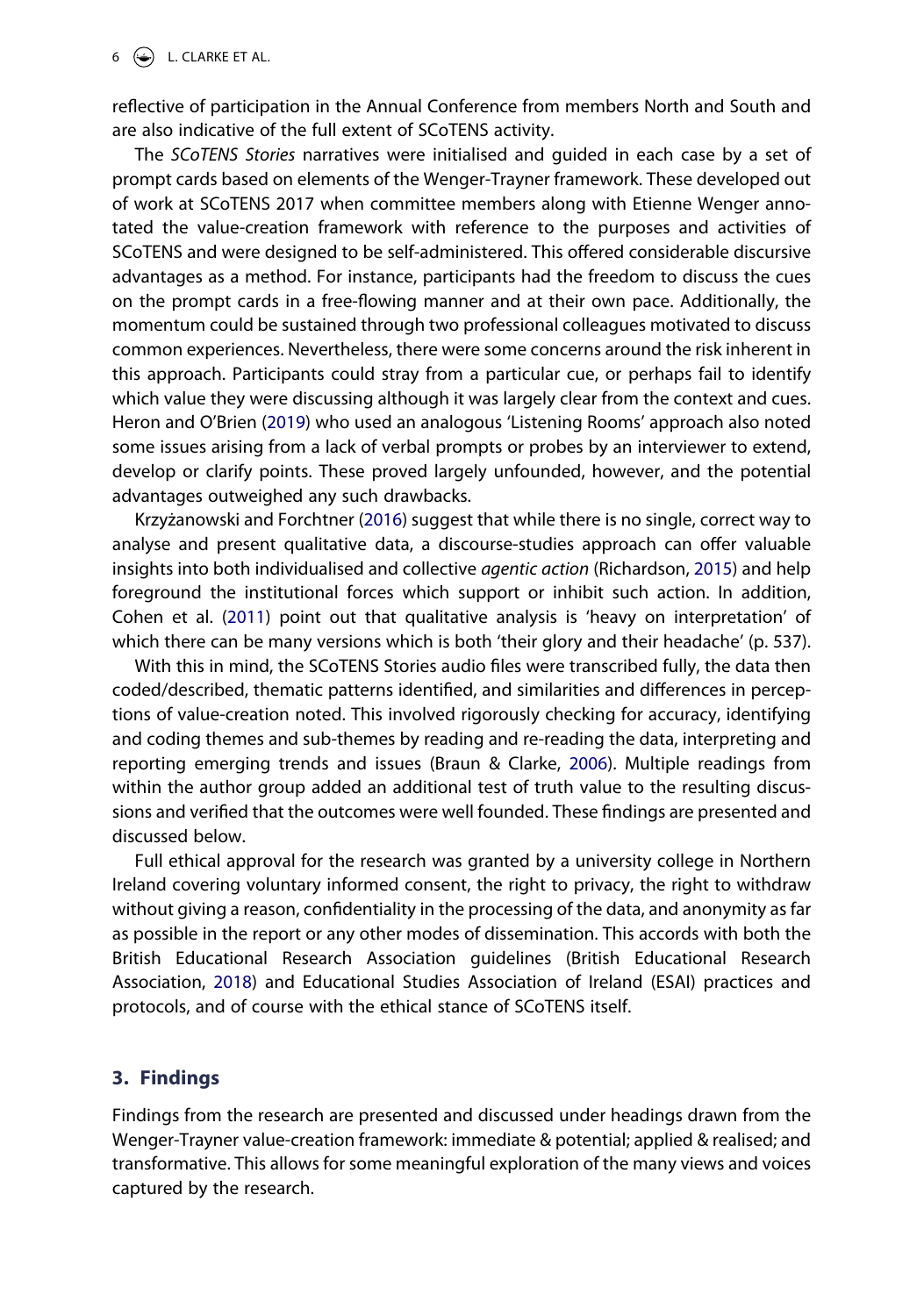#### *3.1 Immediate and potential value*

Value cycles/activities can produce Immediate & Potential Value for an organisation or network when they provide experiences in which people can engage in order to generate knowledge, insights, new relations, and so on.

We see both a strong understanding of the need for this and a number of interesting examples of such engagements noted in the conversations between participants in SCoTENS activity, particularly among the founding members (FM) and secretariat (Sec) when they talk about the early days of the organisation. For instance, considerable value was seen to rest in getting the Education Departments in both jurisdictions to engage with, and fund, the initial SCoTENS programme. It meant unprecedented levels of direct contact across the border *with people beginning to look at the south for partnerships* (FMn), as well as more openness in conversations about the nature of teacher education across the island. The success involved in gaining this funding was seen as having both individual and institutional value: with initial teacher education (ITE) programme leaders and institutional managers working together in the SCoTENS Committee, and younger colleagues meeting at conferences and in student–teacher exchanges, thereby fostering professional development and cross-border insights:

. . . the immediate value was the impact of [bringing together] so many perspectives; people co-operating, people working hard, people engaging in research, people tossing out new ideas, that was the [resulting] environment. (*FMs*)

Similarly, the incorporation of SCoTENS as a cross-border network centred around the pragmatics of financial support for teacher education represented from a secretariat perspective *a very good example of cross-border co-operation and networking . . . very much within our objective and our mission (Sec).*

From the outset, there was evident commitment to share expertise to benefit northsouth teacher education, and a *very collegial atmosphere (Sec)* that produced valuable outputs and outcomes. The more tangible of these would include the inaugural SCoTENS Conference, the first ventures into seed-funding and cross-border student–teacher exchanges. The latter was seen by the student–teacher respondents (ST) as offering huge potential to *experience very different classroom settings that supported professional development differently* and they valued particularly how their *confidence increased as they worked in a cross-border team, encountering different curricula, and [using] new teaching skills acquired during the practicum* (*STn,s*). Additionally, the potential for conference proceedings as well as annual research and activity reports, all disseminated through the SCoTENS website, also represented a potential and very tangible archive of valuable educational resources.

The possibilities resulting from the annual conference and the introduction of the SCoTENS seed-funding scheme for small-scale, north-south research projects were among the activities most highly regarded by respondents. For the two conference participants (CP), meeting colleagues in a cross-national setting, networking and sharing views and experiences took centre stage. The SCoTENS conference was described by one respondent as *a bridge to professional development* (CPn). It was also valued for providing an impetus to conduct cross-national educational research, with immediate and longer-term benefits such as engaging in professional dialogue, learning from more seasoned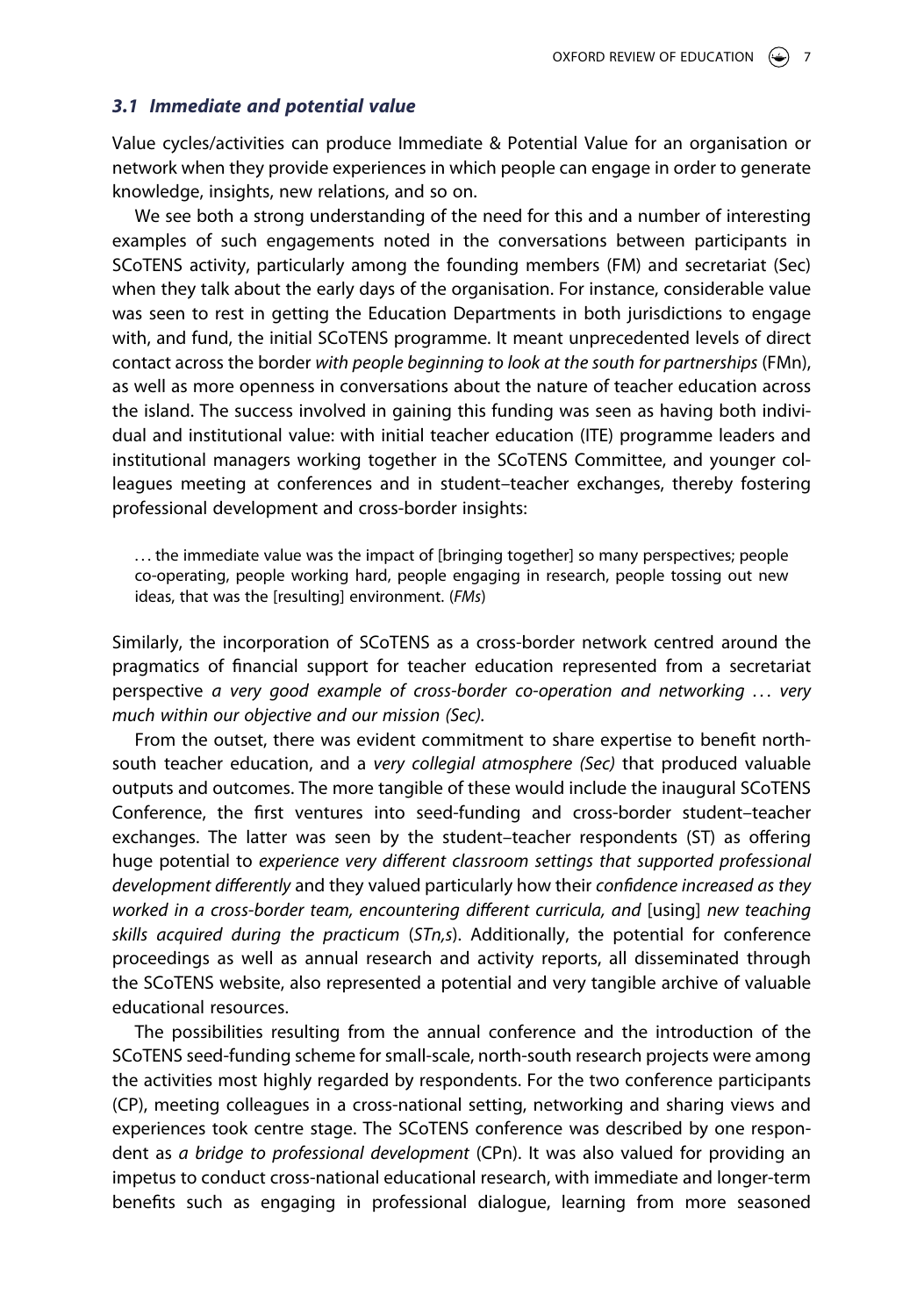$8 \quad \Leftrightarrow$  L. CLARKE ET AL.

practitioners, finding common interests, and instigating subsequent funding applications. As one seed-funded respondent (SFR) noted:

For me as a fledgling researcher ... this was my first external funding application, my first funded project working with anybody. The fact that it was cross-border was a bonus . . . the value of that, even in terms of my career has been enormous . . . (*SFRn*)

This was echoed by their southern partner:

[Our] project ... evolved organically. ... The opportunity that we had to work closely on material that interested us both  $\ldots$  has been a real lynchpin of this project  $\ldots$  to bring together two perspectives which complement each other and, I think, our very strong pedagogical package. (*SFRs*)

It should not be too surprising then to note that the value of SCoTENS as an incipient community of practice was regarded as possibly the programme's most important feature for many of the respondents. One captures it particularly well when they noted that because of SCoTENS there was now . . . *an added value in recognising that there's a community of teacher educators out there (SFRn).*

For SCoTENS committee members (SC), all of the above were of course seen as important. However, it was notable that considerable value was also invested by committee respondents in *agentic collaboration* as a form of highly challenging professional development. This included: being involved in an organisation contributing to the peace process; learning from, and working with, a much wider community within teacher education than previously; and having a *unique platform (SCs)* for broader thinking about values and practices, thereby contributing to a greater all-island vision. Clearly, the levels of connectedness that SCoTENS afforded were seen as of high value. As one committee member put it:

SCoTENS is non-competitive ... [it is] something that is inclusive, is inviting, and ... when you have small institutions ... it allows for breadth of vision, even across the island ... that's really valuable. (*SCs*)

Another affordance relating to the Immediate & Potential value for SCoTENS committee member respondents concerned the simple reality of getting to know, understand and appreciate the often uniquely Irish practices and value bases of teacher education from a wider perspective. Learning about similarities and differences in educational practice at institutional level and, in one case, developing relationships at policy-making level, opened up opportunities for conversations around praxis and policies not otherwise possible. As one committee member noted: *Knowing a second jurisdiction . . . wouldn't have happened without SCoTENS. It does change your way of thinking, and it bodes change. (SCn)*. Considerable mention was also given to how being part of SCoTENS engendered trust, generated *reputational inspiration (SCn)* and – tellingly – fostered a *deep ideological commitment* [to value-based teacher education] *(SCs*) that helped in identifying and addressing sometimes hidden agendas related to teacher education reform, while entirely distanced from politics:

There's a [new] collegiality there that politics doesn't enter into . . . a level of trust because the agenda is shared. It is visible. It is out there. ... people are deeply committed to working together across the nations ... to acknowledge that we're trying to do the same thing. (SCs)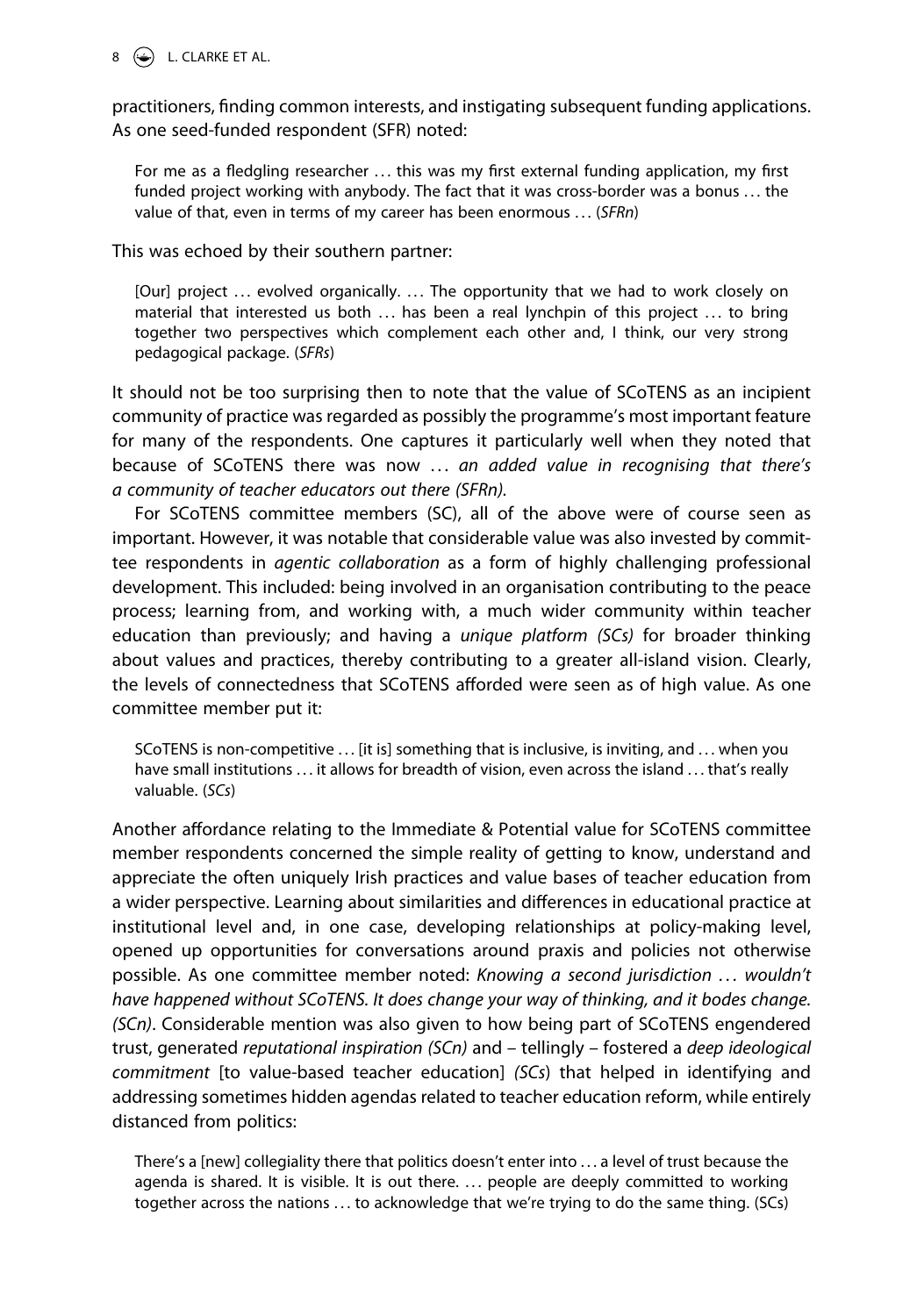#### *3.2 Applied and realised value*

The Wenger–Trayners' subtle distinction between Applied & Realised Value propositions is an interesting one. *Applied value* results when learning from an organisation or a community's activities finds its way into speculative changes in practice and values – essentially, when the community learns from its own outputs, using emerging ideas and new methods, and risks change based on that learning. *Realised value* emerges when those differences and changes start to take root and become part of the procedural, everyday knowledge of the organisation at an individual and collective level. In this way, the community or organisation moves towards some broader good, very much in the manner of a *professional learning journey* (Vanassche & Kelchtermans, [2016](#page-17-4)). Applied and realised value are, therefore, interconnected and even coupled aspects of that learning, with one often melding into the other. We observed several striking examples of this in the commentary by participants across the range of SCoTENS activities, but particularly in conversations between the various SCoTENS Committee members, and among SCoTENS seed-funding recipients.

Aspirations towards extending teacher education communities and networks, expanding cross-border connections, and building research partnerships were all mentioned by SCoTENS Committee respondents. All these can be seen as measures of success from a value-creation perspective and represent considerable change on previous positions. For instance, one noted:

I can have conversations with people who I have now a sustained relationship with. It's beyond oneself . . . there are people in my University for instance, who have connections now with people in the north who wouldn't have them without SCoTENS. (*SCs*)

A second focused more on the experience of SCoTENS as a catalyst for growth as a researcher:

[SCoTENS] quite fundamentally [influenced] me in a number of regards . . . it's made me a better researcher . . . it's introduced me to these other voices, and other research perspectives . . . (*SCs*).

In short, among SCoTENS Committee respondents there was a clear and consistent sense of what one jurisdiction could learn from the other to improve the student–teacher experience, resulting from a growing awareness of teacher education both north and south. In addition, it was noted by several that participating in the breadth of SCoTENS activities allowed members to learn about policy-making which, in turn, affected education values and practice – *far, far beyond teacher education . . . right across the education spectrum (SCs).*

Exploring the possibility of *doing things differently* is seen as an important indicator of applied value, as are increasing levels of technical skill and growing confidence in that skill. It was interesting then to note the near unanimity among SCoTENS seed-fund participants around participating in SCoTENS activities as a conditioning influence on the quality of their research practice. For example, most noted that their design and planning had improved, as had reflective practice and communication skills – all significant elements in improving as research practitioners. They reported now being more confident about conducting collaborative research with a cross-border colleague. Not only did SCoTENS provide (albeit limited) financial resources to support collaborations that would previously not have been conceivable, it also serviced intangibles such as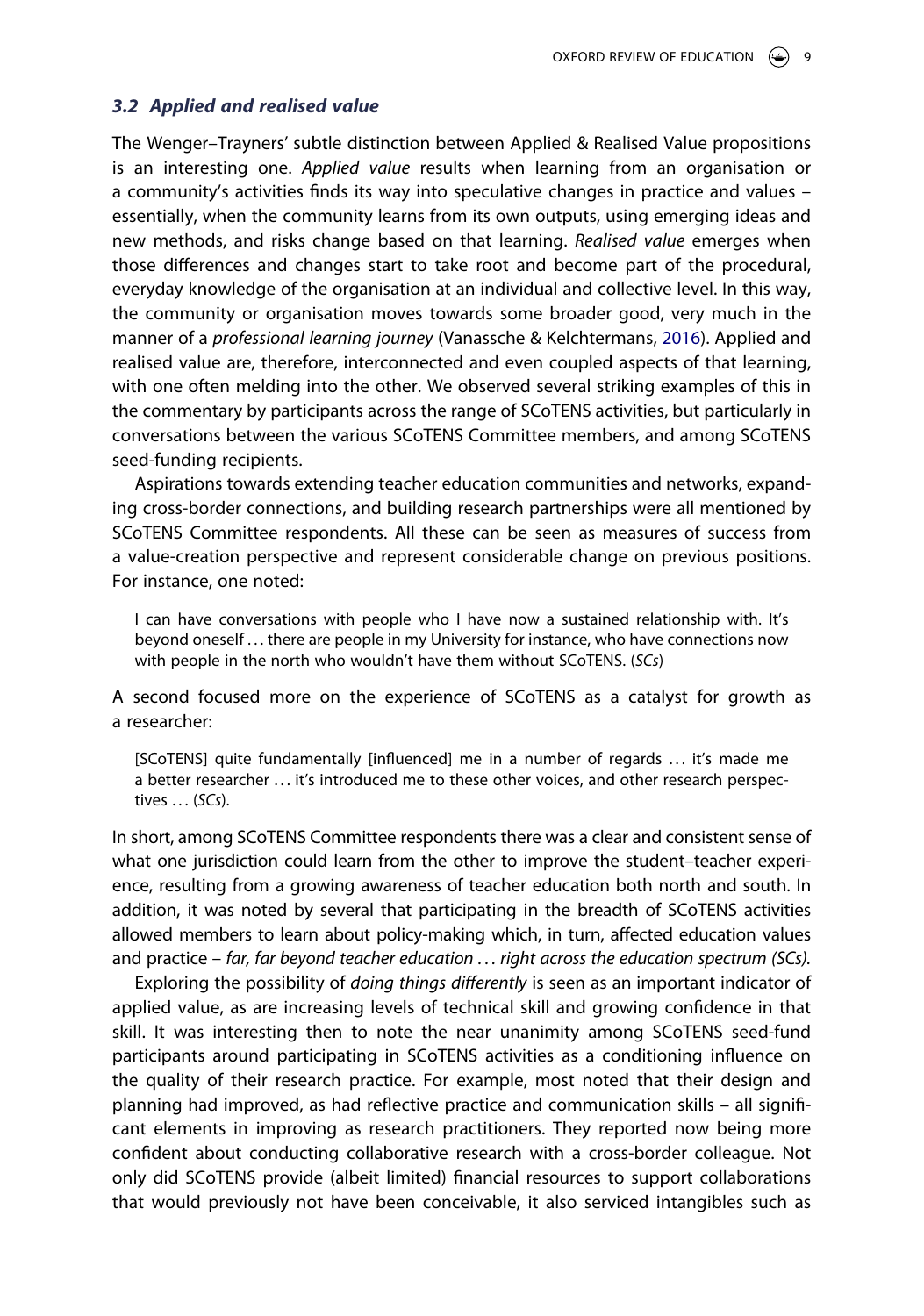10  $\bigodot$  L. CLARKE ET AL.

allowing recipients to apply more confidently for external funding, providing practice spaces to learn about the research process, and developing better techniques to disseminate findings and outcomes more widely. One respondent noted a wholly unexpected outcome, in that, engaging in SCoTENS-funded, small-scale projects allowed them and their project colleagues to change fundamentally how they taught research practice to their own students: *They're learning the protocols, the parameters, the methodologies and project management that we'd have done with those SCoTENS projects (SFRs).*

Among seed-fund recipients, SCoTENS created opportunities for realised value mainly by supporting sustained development and fostering among novice and newer researchers enduring confidence in themselves, which flowed into every aspect of their academic life; principally as a gradual shift in their teaching, research and general academic reference frames. Working with colleagues in different educational environments also constantly encouraged SCoTENS seed-fund recipients to query their own assumptions – *take a fresh look at things (SFRs)*. Additional realised value also resulted when – through SCoTENS activities such as the conference and doctoral roundtables – more experienced researchers and even conference keynote speakers proved willing to mentor less experienced colleagues by guiding and coaching for strategic planning and dissemination. In the words of one respondent, providing invaluable and enduring insights on . . . *thinking about publications, thinking about conferences . . . (SFRn*), two of the staple concerns in most young researchers' academic life.

In summary, SCoTENS works to be a professional learning nexus that fosters the testing-out and sharing of ideas and new understandings in teacher education. It does this through supporting criticality and a speculative approach to teacher education practice and values, while encouraging its members to risk change based on learning. The true value of this emerges when those SCoTENS sponsored differences and changes start to take root and become part of the procedural, everyday teacher-educator knowledge at an individual and collective level. This encapsulates the kind of culture that has evolved through SCoTENS – one permitting a learning journey to be traced from conversations, to collaborative actions and joint research, all leading to unmistakable changes in both pedagogical and research activity.

## *3.3 Transformative value*

<span id="page-10-0"></span>Strong teacher education is widely acknowledged as a transformative, broadly reflective venture. It is interesting, therefore, to note the number of references made by the research participants to this aspect of value provided by SCoTENS experiences – particularly among seed-fund recipients and student teachers who had taken part in north-south exchanges. Transformational is of course sometimes too readily applied to changes in practice and understanding. References to 'transformational' activity are widely used in relation to descriptions of teacher learning but not always problematised or well theorised. This has merit but misses an opportunity to address deeper questions of identity development and professional growth (see for instance, Glanz, [2016](#page-16-13)). One of the strengths of the Wenger-Trayner framework is that it addresses this absence in some depth. In our deployment of their value framework, we drew heavily on ideas of the transformative as *raising practice and understandings to new levels in sustainable ways*, and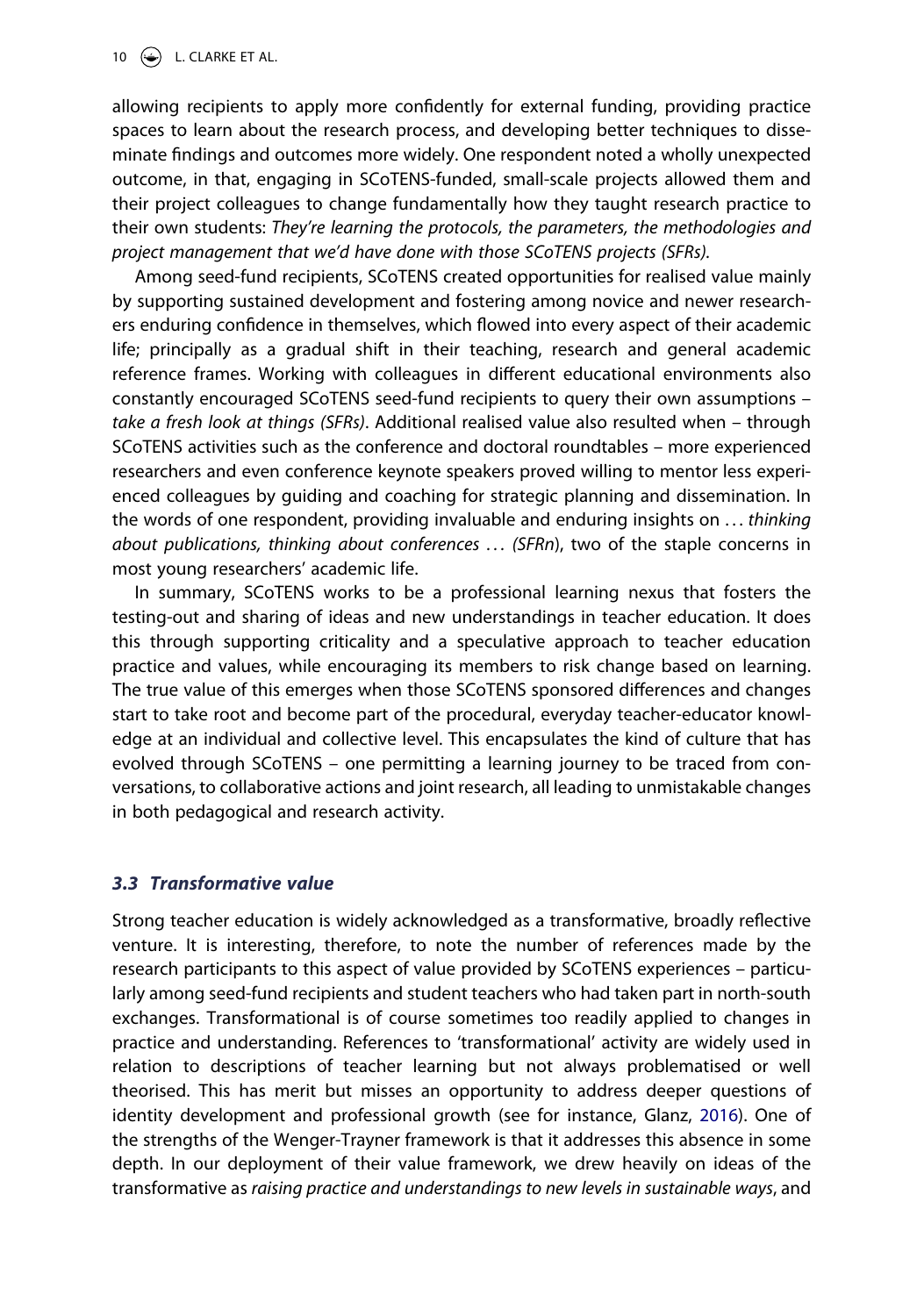on the connections that surface when experimentation in practice is explored in relation to the assumptions it challenges and the new perspectives on identity it generates.

The challenging of taken-for-granted assumptions about 'the other' and the embracing of opportunities to do things a little differently featured in several of the conversations among the SCoTENS seed-fund recipients (SFRs). They saw the funding, though small in real terms, not only as a previously unavailable impetus to conduct cross-border educational research with immediate and longer-term benefits (such as engaging in professional dialogue, learning from each other, finding common interests, and instigating subsequent funding applications) but also as facilitating strongly transformative experiences in itself because of the nature of the research topics and the openness of SCoTENS to a rich variety of activities.

SCoTENS-funded research was seen by a number of respondents as a catalyst for a related shift in their teaching, research interest, and professional understandings. Working with colleagues in different educational environments was described as invaluable in the way it challenged these respondents to query their existing assumptions – . . . [to] *take a fresh look at things* (*SFRs*) and so *. . . make some* [deep] *changes happen* (*SFRn*). As mentioned earlier in the paper, SCoTENS seed-funding opened up opportunity to work with sometimes more experienced colleagues, and often in first externally funded contexts (SFRs/SFRn). Working with these previously unknown colleagues was recognised as having considerable professional value; . . . *Geographically close is sometimes culturally different, but it's amazing what can be done* (*SFRs*). And, indeed, the resulting SCoTENS catalogue of published research is more than ample testimony to this: to date, well over 100 such small-scale projects have been funded. Information about these projects including downloadable reports and related papers from those that are now complete can be found on the SCoTENS website. $2$ 

<span id="page-11-1"></span>Two of the conditions Wenger-Trayner and Wenger-Trayner [\(2015c](#page-17-8)) note for possibly transformative learning relate to the opportunity for 'blue-sky' type thinking and the more mundane possibility of exploratory funding following this. To a degree, SCoTENS seedfunding does so. It was interesting to note this struck a chord among respondents with one in particular speaking of the funding filling a gap – *a real lacuna in CPD in* [teacher educator development] *(SFRs)*, and another noting how it made possible, for the first time *thinking about publications, thinking about conferences* (*SFRn*). Indeed, in these and various other ways the SCoTENS seed-funding initiative was seen by each of the nine seed-funded research participants as an invaluable bridge to professional development – offering variously personal and professional development opportunities very much in line with the aspirations of SCoTENS as an organisation and its founding principles. Within the context of the research for the present paper, both founding members spoke of their hopes for the value of the research projects and their potential transformative contribution to SCoTENS' teacher educators' professional identity; namely, fostering deeper understanding and appreciation of teacher education traditions across the island of Ireland through imaginative and defining research opportunities for professional growth, future careers, and reputations.

<span id="page-11-0"></span>Acquiring a teacher's professional identity is best understood as a dynamic process – one that is not only influenced by individual personality and capacities, such as the ability to adapt to changing policy and social contexts (Beauchamp & Thomas, [2009](#page-16-14); Schepens et al., [2009](#page-17-9)) but also by externalities such as community endorsed aspirations like mutual respect, pride in shared values and quality of practice, and the conditions that support and foster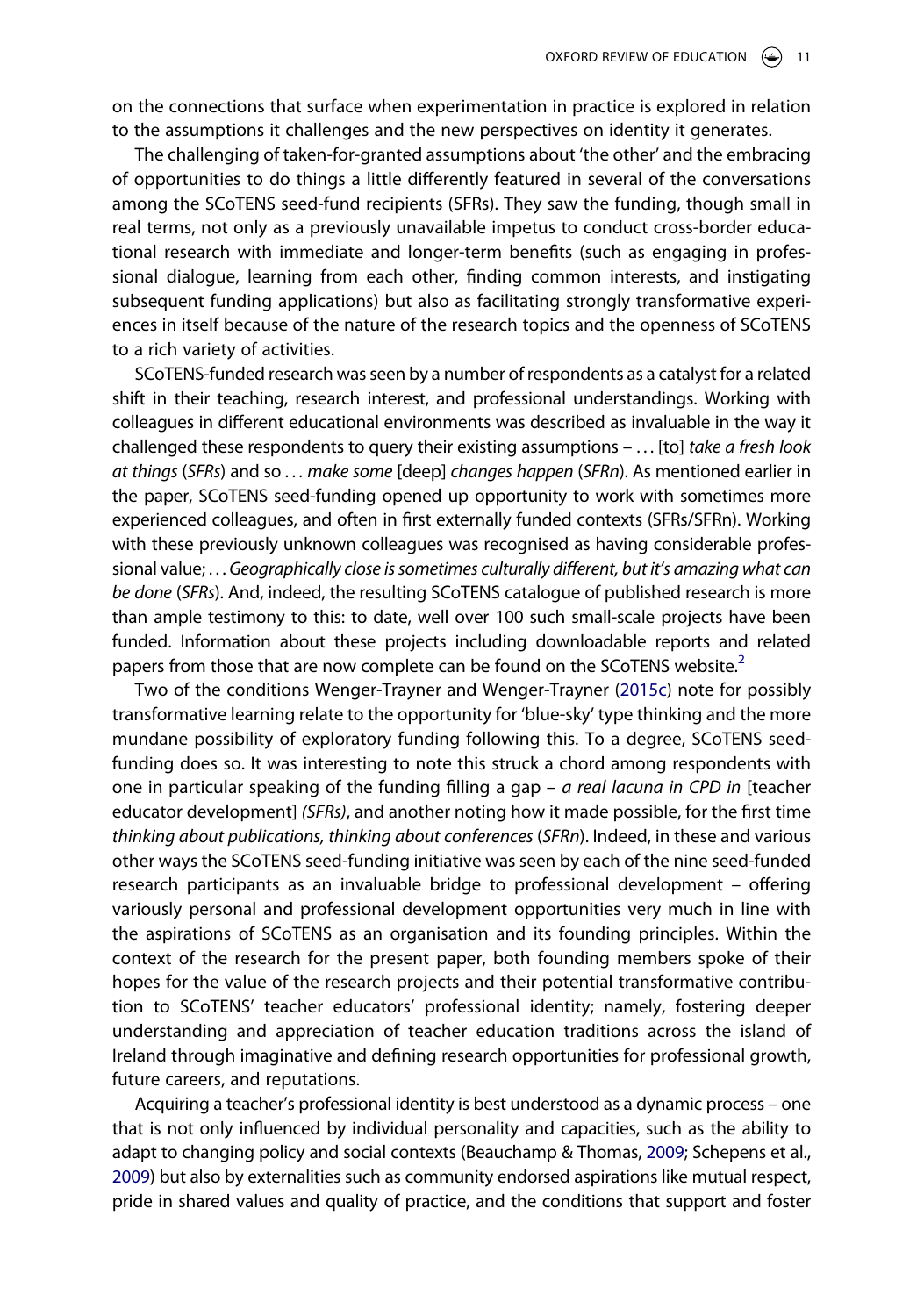12  $\left(\rightarrow\right)$  L. CLARKE ET AL.

these. Wenger-Trayner and Wenger-Trayner ([2015a\)](#page-17-2) place opportunities for highly developmental *exploratory work* and deliberate engagement with *boundary items* that enable *cross-boundary learning experiences* at the heart of the 'knowledgeability' that represents a transformative adaption of different perspectives and meanings (Wenger, [1998\)](#page-17-5).

There are a number of strong indications from the findings that the student teachers involved in SCoTENS-sponsored cross-border teaching practice exchanges both experienced and valued such opportunities. The depth of any learning experience can best be gauged by the resulting commentary and action propositions on the part of the learner. Positive responses from participants included the changes in professional confidence they experienced due to mixing with and learning about and from those in another education system and from different pedagogical and cultural backgrounds (such as *Educate Together* schools - multidenominational schools in the south of Ireland). For instance, one student teacher observed that it was a revelation to be able to: *Go out and do something different, take a risk and if it doesn't work, you will still be fine at the end of it',*  rather than doing the same lesson or the same type of lesson every day [STs]. Another participant observed:

I think everybody [on the exchange] has had a brilliant experience, and has benefitted greatly from everything to do with it ... Definitely, you should be given the experience to go out of your boundaries to somewhere else where you're not used to the curriculum, not used to the schooling system . . . it's something that you'll take with you throughout your career and your practice.*(STn*)

These and similar responses indicate a marked shift in understanding among the student teachers that came from being able to observe and experience different teaching methodologies. Respondents from both jurisdictions felt the exchange to be of defining value as it had the effect of generating greater confidence, self-belief, and openness to making provision for a range of different pupils.

This confidence translated into exploring new methods and approaches that participants felt otherwise they would most probably not have done. One spoke about how:

In our thinking and practice as student teachers, we've learned a completely different and new, exciting system ... working so much with the people around you and helping [them] trusting that they'll do their part if you do yours. It . . . was a team effort the whole way. *(STs)*

)Another student teacher noted that the exchange opened up new and beneficial perspectives on how teaching and learning can be organised in classrooms and across school settings:

... having the opportunity to go down south and see how they teach ... their day-to-day structure is completely different from what I was used to which was brilliant, because I got to adapt to that, and I got to teach in different ways. *(STn*)

It was, however, commentary from the exchange students in regard to a new awareness of and willingness to confront the same taken-for-granted assumptions about 'the other' and the embracing of opportunities to do things a little differently – points also made by SCoTENS seed-funded respondents – that registered most strongly with the researchers. The re-assessing of some fundamental assumptions – and opening up new and beneficial professional perspectives was particularly interesting. One student teacher noted: . . . *it is so needed, because whether you're in, say, all-Catholic or all-Protestant primary schools, that*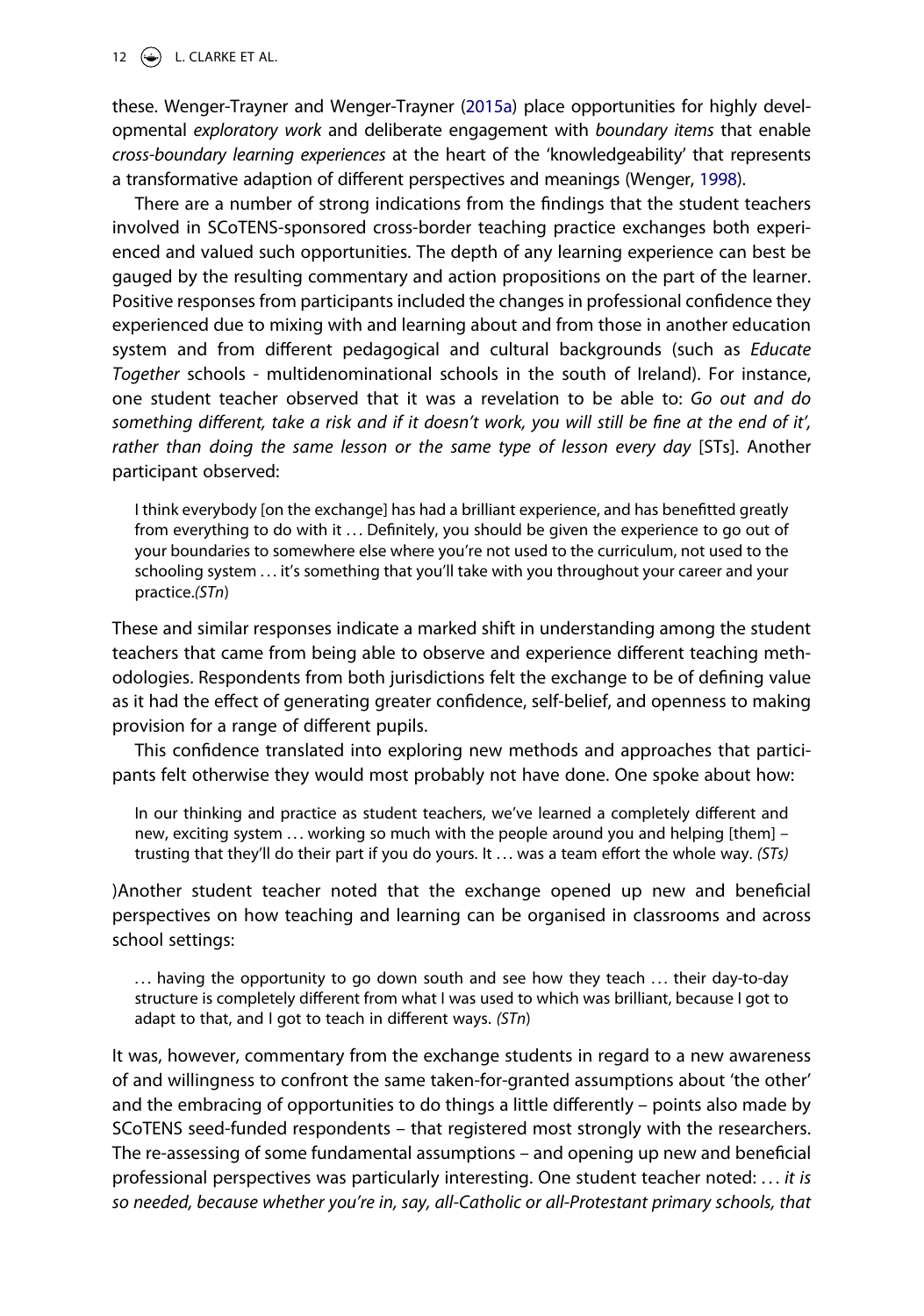*is not reality. Once you leave school that's not what you're going to be working in, and for people who have just come through an all-Catholic education, it's a complete shock. To be immersed in* [social diversity] *from such a young age is such a good experience (STn*).

Additionally, there was a valuable maturity notable in some of the observations regarding new understandings of the broader aspects of professionalism in teacher identity. For instance, another student spoke about the need for SCoTENS to continue the exchange programme, because: *No matter what happens, teacher education both north and south kind of needs to move together. We are one really, we are all teachers, we are teaching the children of tomorrow* (*STs*). Another student teacher – having noted the potential damage Brexit was already doing to professional mobility – observed that it would be a shame if opportunities to work and study in the south were lost. On their exchange they were pleasantly surprised to find: *There were teachers* [in the southern placement schools] *who had studied in Belfast . . . it was still nice to see people from up here*  [in the north] *getting that chance. I'd love to do that maybe if I ever got the chance to go down* [south] (*STn*). Similarly, one southern exchange student noted that it was: . . . *an incredible experience to go from something that you're so comfortable with in your own environment* [RoI] *. . . to somewhere where it's completely different. It shows that there* [are] *great relations there, that we can go and make new experiences* (*STs*).

To a degree what we observed among the responses from SCoTENS seed-funded and student–teacher exchange participants in the value-creation study embodies the types of conditions and opportunities that give rise to agentic actions that are arguably critical to transformative learning. In enabling the emergence of such transactional opportunities for developing professional identity, SCoTENS offers an important and unmatched value proposition on the island of Ireland.

## **4. Discussion and conclusion**

#### *4.1 Discussion*

The Wenger–Trayner Value Creation Framework with its focus on differentiated value creation was selected in order to examine how SCoTENS, as a unique, boundary-crossing, professional learning network, might be better understood for its work to date and into the next decade. The key question addressed was: *What is the value of SCoTENS and its various activities to its membership*? Members researched on this included the secretariat, committee members, founding members, student teachers on exchange, doctoral students, seedfunded research participants, and conference delegates. The study was in the context of their personal and collective narratives, with attention to what counts as 'value' to whom and why.

The data gathered from educationalists both North and South who had engaged with aspects of the SCoTENS project, indicated interesting and encouraging value-gain and benefit. In sum, research participants attributed significant professional development to their engagement with SCoTENS and aligned the extent of this development with the level of interaction SCoTENS facilitated with other professionals from across the North/South divide.

Key themes emerged from the various Value Cycles that embodied collaborative and supportive ideals. These included: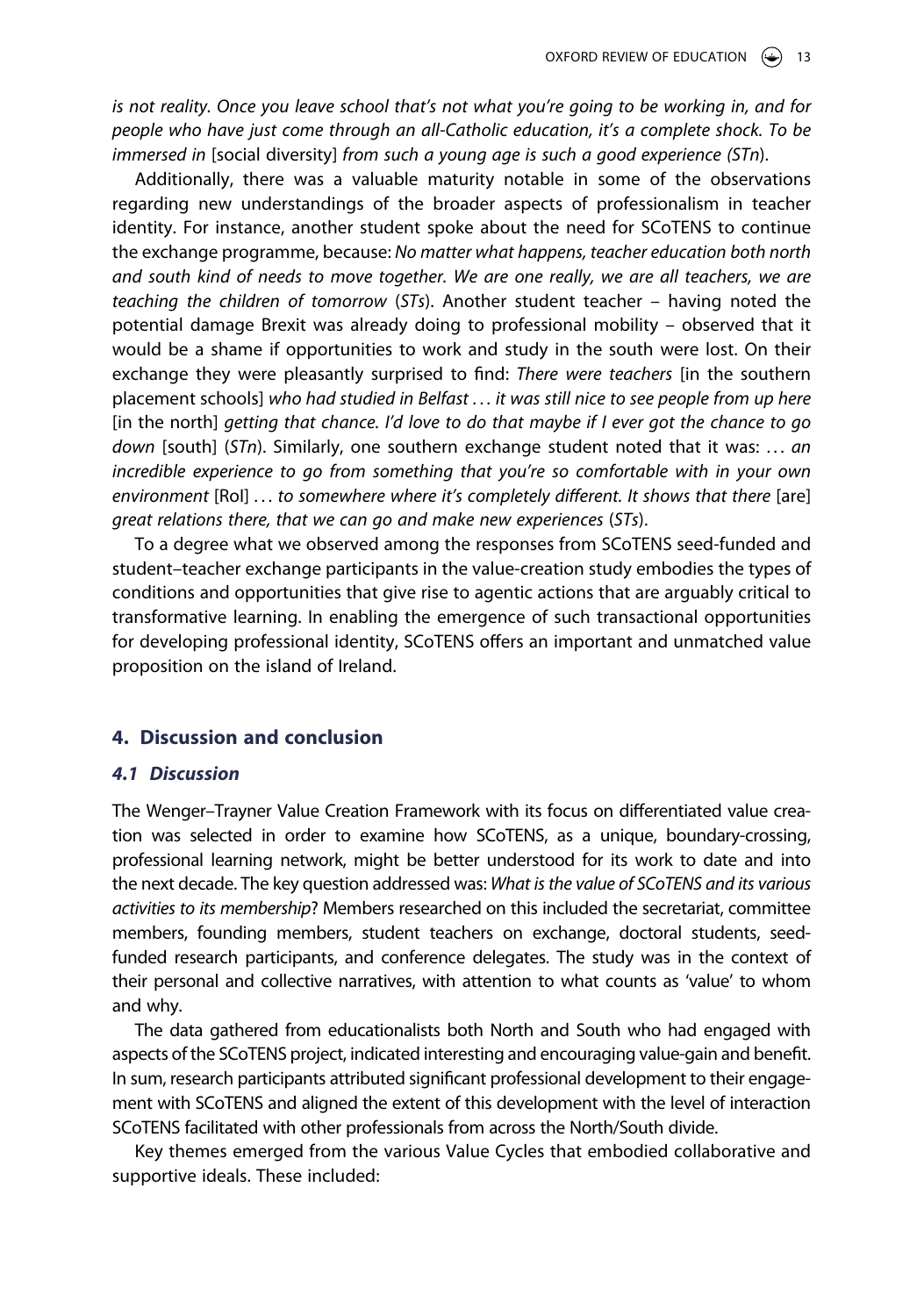- Mentoring and the idea of the extended hand from the Immediate Value cycle;
- Exposure to difference and the leading hand from the Potential Value cycle;
- Stimulating critical thinking and/or support in the Applied Value cycle; and,
- Empowerment to move beyond our 'comfort zones' in the Transformative Value cycle.

More particularly, the research suggests that the prioritisation of two overarching values remains highly pertinent to the Community as we move forward. One is the *enabling value: agentic action* in evidence among members through their involvement with SCoTENS which on the basis of the evidence here is in good health. The other is the *strategic value: continuity and change*. Our greatest challenge here lies now in engaging with government stakeholders to convince them of the value of SCoTENS as a "boundary object" where the boundary/border is more significant and potentially divisive than ever, post-Brexit. An especially troubling issue is the continuing struggle with the Department of Education and Department for the Economy in Northern Ireland to have Northern funding restored.

On a more positive note, it is clear that those who engaged with the research process have benefited professionally from their participation in SCoTENS and attributed this to the North/South dimension as evidenced by the theme of leadership together which was prevalent throughout the findings. This is the case across all participant groups. The student teachers felt challenged and supported in adjusting to different curricula and teaching cultures. The doctoral students appreciated the opportunity to 'go public' with their work in a different jurisdiction although it might be noted this initiative had only been in place for two years when the study reported here began.

Teacher educators within the SCoTENS community appear to have benefited tremendously from its opportunities with particular worth attributed to research funding alliances and networking. Of note in this respect is that SCoTENS would appear to support two agendas – the personal and collective. On the one hand, academics found a forum for competitively generated income (albeit small-scale), networking, research activity, and publication – a theme increasingly relevant for higher education staff on both sides of the Irish border in terms of professional and academic respect and promotional prospects. However, this personal benefit completely aligned with the collective – in that only projects that promoted mutual understanding across both jurisdictions were funded. Hence, the corpus of work now available on the SCoTENS website and published variously in respected professional and academic journals bearing on this broad principle linked to teacher education.

Reflecting on the research process, the authors acknowledge the usefulness of the Wenger-Trayner value-creation framework for drawing out indications of value-gain among the participants, and so allowing a gauging of professional learning benefits on a range of levels. We believe the approach also brought to the surface the complexity of the professional landscape we are working within on this island, with its multiplicity of "minicultures" and its various communities of practice. The study revealed a variety of SCoTENS inspired "boundary encounters" which are diverse and undoubtedly "interesting places" and it demonstrated the usefulness of narrative as a tool for exploring experiences and perspectives. In short, this study in value-creation allowed us to identify and better understand the value of involvement in SCoTENS activity to a variety of participants including student teachers, seed-funding recipients, committee members, and conference delegates.

It showed something of the challenges and limitations of our adopted approach too. It is noteworthy that there were no examples in the data of dis-identification, tension, or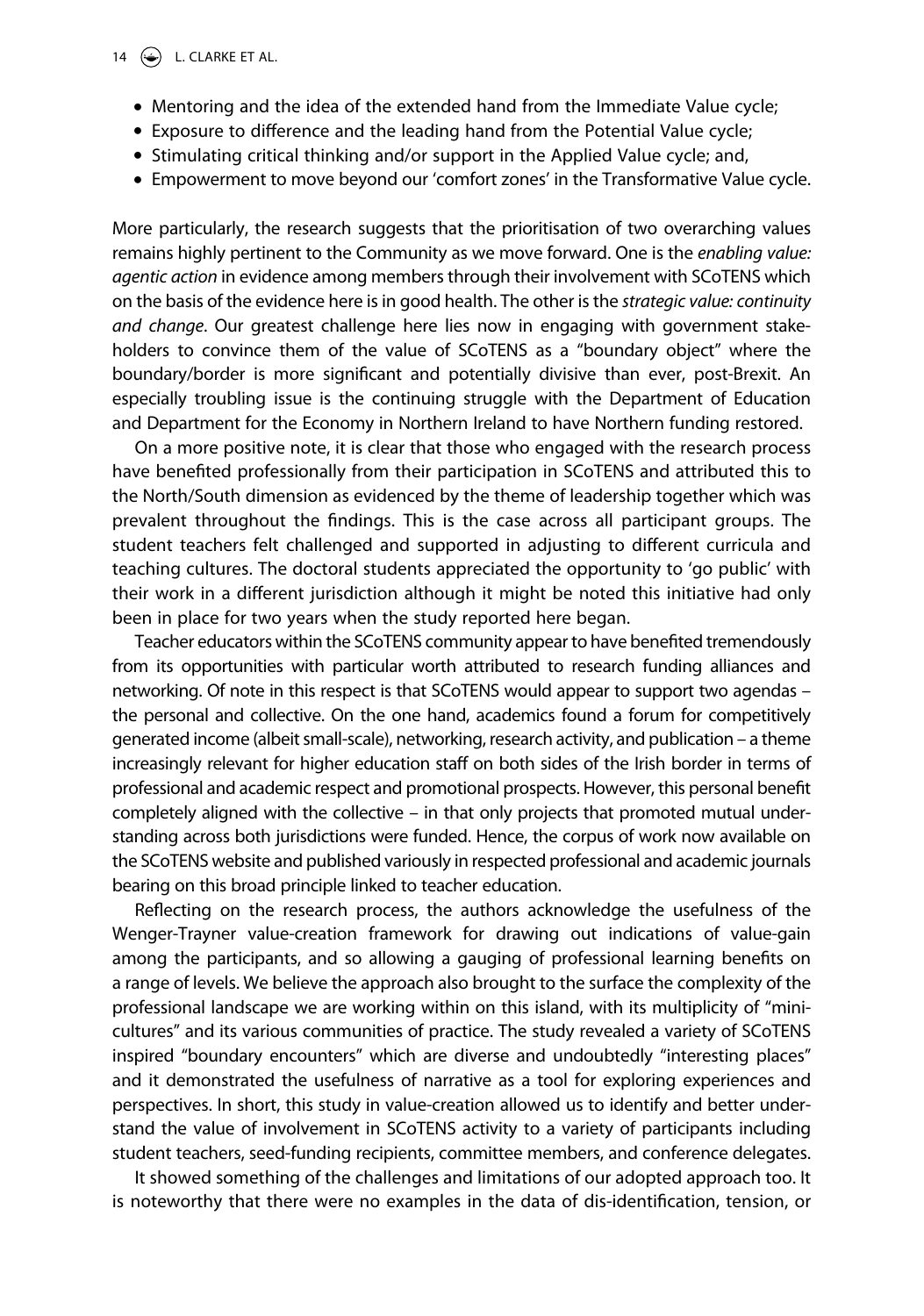conflict. Whether this is partially attributable to our approach is not possible to determine although it is a point we bear in mind for possible future work.

#### *4.2 Conclusion*

This paper has reported on an ongoing study into the challenges facing SCoTENS in a post-Brexit world and the articulation of its value as a unique, all-island professional learning network. By focusing systematically on what SCoTENS has done to date and its activities – through the voices and insights of those involved – the paper offers an authoritative and timely reading of the organisation, its value, and its work.

Readers outside Ireland could be forgiven for thinking that the account offered in this paper is somewhat unremarkable. After all, on the face of it, is it not the positive account one might expect when peers and professional colleagues come together to work on projects pertaining to their professional lives, common interests, and settings? We suggest, however, that it is in fact quite remarkable, significant and inspiring. Prior to SCoTENS, there has not been a tradition of formal academic and professional engagement across teacher education on this island. While there were undoubtedly examples of sharing and cooperation among academics, a case in point being the cross-jurisdictions ESAI with its wellregarded academic journal and annual conference, there was no state/official support mechanism that enabled the two parts of the island to engage around teacher education, and there was no official mechanism for bringing teachers, teacher educators and student teachers into dialogue together. Indeed, it is far more likely that colleagues, north and south, have typically had more involvement with their counterparts in England, Scotland or Wales or elsewhere, than with their peers across the two parts of Ireland itself. Thus, the comparative lived experiences, educational practices and policies of those in our nearest jurisdiction remained mostly hidden until the late 1990s.

SCoTENS has helped the teacher education community on the island of Ireland to move on from the political turmoil and violence which led to the loss of over 3000 lives in the years leading up to the relative peace which developed following the signing of the Belfast /Good Friday Agreement in 1998. The opening-up of conversation among 'the geographically close' if 'culturally different' is generating awareness of both difference and commonality, but, most importantly, fostering trust, familiarity, and mutual understanding. The different Wenger-Trayner values captured in the words of the participants in our research point to the breaking down of boundaries and borders at a time when fears of a return to old borders, walls and barriers threaten the ease with which new crossborder networks such as SCoTENS can now, finally, flourish.

#### **Notes**

- <span id="page-15-0"></span>1. Prof Etienne Wenger-Trayner was keynote speaker and a participant in the SCoTENS conference in 2016. He has since advised the SCoTENS Committee on framing understandings of our work through a value-creation framework which led to this present paper.
- <span id="page-15-1"></span>2. See <http://scotens.org/category/research/7-other-projects/>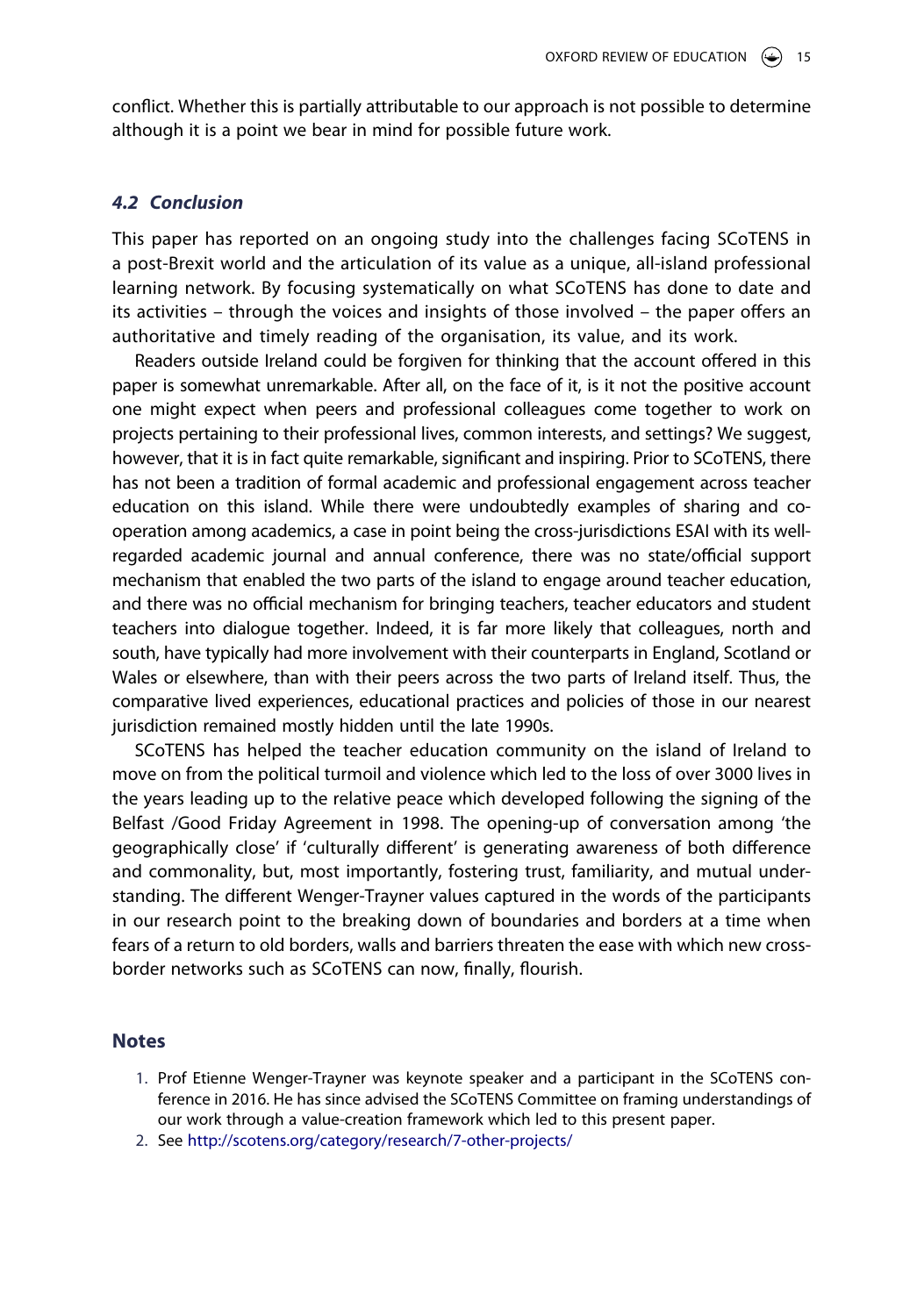16  $\bigodot$  L. CLARKE ET AL.

## **Acknowledgments**

The authors would like to thank Etienne Wenger-Trayner for his advice on methodology. We also thank the OER reviewers who supported us in preparing this publication.

#### **Disclosure statement**

No potential conflict of interest was reported by the authors.

## **References**

- <span id="page-16-14"></span>Beauchamp, C., & Thomas, L. [\(2009\)](#page-11-0). Understanding teacher identity: An overview of issues in the literature and implications for teacher education. *Cambridge Journal of Education*, *39*(2), 175–189. <https://doi.org/10.1080/03057640902902252>
- <span id="page-16-6"></span>Braun, V., & Clarke, V. ([2006](#page-3-0)). Using thematic analysis in psychology. *Qualitative Research in Psychology*, *3*(2), 77–101. <https://doi.org/10.1191/1478088706qp063oa>
- <span id="page-16-12"></span>British Educational Research Association [BERA]. ([2018](#page-6-0)). *Ethical guidelines for educational research*  (4th ed.). [https://www.bera.ac.uk/researchers-resources/publications/ethical-guidelines-for](https://www.bera.ac.uk/researchers-resources/publications/ethical-guidelines-for-educational-research-2018)[educational-research-2018](https://www.bera.ac.uk/researchers-resources/publications/ethical-guidelines-for-educational-research-2018)
- <span id="page-16-1"></span>Clarke, L., Abbott, L., Campbell, M., Cowan, P., Galvin, C., Hall, K., Magennis, G., & Purdy, N. [\(2018\)](#page-2-0). Stories from an ongoing conversation: SCoTENS as a forum for sustaining cross-border cooperation for teacher education. *The Journal of Cross Border Studies in Ireland*, *13*, 79–90.
- <span id="page-16-11"></span>Cohen, L., Manion, L., & Morrison, K. ([2011](#page-6-1)). *Research methods in education*. Routledge.
- <span id="page-16-0"></span>Coolahan, J. ([2008](#page-1-6)) SCoTENS: How teacher educators took the lead in 50 North-South cooperation journal of cross border studies. (3), 50–55.
- <span id="page-16-8"></span>Evans, E. [\(2008\)](#page-3-1). *Social history, the making history project archive*. [https://www.history.ac.uk/makin](https://www.history.ac.uk/makinghistory/resources/articles/social_history.html) [ghistory/resources/articles/social\\_history.html](https://www.history.ac.uk/makinghistory/resources/articles/social_history.html)
- <span id="page-16-5"></span>Furlong, J., Pendry, A., & Mertova, P. ([2011](#page-3-2)). *SCoTENS: An evaluation of its first 8 years*. Oxford University.
- <span id="page-16-2"></span>Galvin, C.(Chair) ([2018,](#page-2-0) April). *The standing conference on teacher education, North and South (SCoTENS) Ireland: A community, a space, and a conversation over time*. Invitational symposium conducted at the annual meeting of the american educational research association, New York, NY.
- <span id="page-16-13"></span>Glanz, J. ([2016](#page-10-0)). Action research by practitioners: A case study of a high school's attempt to create transformational change. *Journal of Practitioner Research*, *1*(1), Article 3. [https://doi.org/doi:http://](https://doi.org/doi:http://doi.10.5038/2379-9951.1.1.1027) [doi.10.5038/2379-9951.1.1.1027](https://doi.org/doi:http://doi.10.5038/2379-9951.1.1.1027)
- <span id="page-16-10"></span>Heron, E., & O'Brien, S. ([2019](#page-6-2)) The anticipation, expectation and reality of belonging to the teaching profession. Listening to sixth formers, trainee teachers and recently qualified teachers. *TEAN conference*, Aston University, May.
- <span id="page-16-3"></span>Kaplan, R. S., & Norton, D. P. ([2004](#page-2-1)). Measuring the strategic readiness of intangible assets. *Harvard Business Review*, *82*(2), 52–63.
- <span id="page-16-7"></span>Krzyżanowski, M., & Forchtner, B. [\(2016](#page-3-1)). Theories and concepts in critical discourse studies: Facing challenges, moving beyond foundations. *Discourse & Society*, *27*(3), 253–261. [https://doi.org/10.](https://doi.org/10.1177/0957926516630900) [1177/0957926516630900](https://doi.org/10.1177/0957926516630900)
- <span id="page-16-9"></span>Kubiak, C., Fenton-O'Creevy, M., Appleby, K., Kempster, M., Reed, M., Solvason, C., & Thorpe, M. ([2015](#page-4-0)). Brokering boundary encounters, Ch 5. In E. Wenger-Trayner, M. Fenton-O'Creevy, S. Hutchinson, C. Kubiak, & B. Wenger-Trayner (Eds.), *Learning in landscapes of practice: Boundaries, identity and knowledgeability in practice-based learning*. Routledge.
- <span id="page-16-4"></span>O'Doherty, T., & Hall, K. [\(2018](#page-2-2), April) *SCoTENS as a Learning Organization: Institutional and agency links*. In C. Galvin (Chair) (Ed.) The Standing Conference on Teacher Education, North and South (SCoTENS) Ireland: A community, a space, and a conversation over time. Invitational Symposium conducted at the Annual Meeting of the American Educational Research Association, New York, NY.